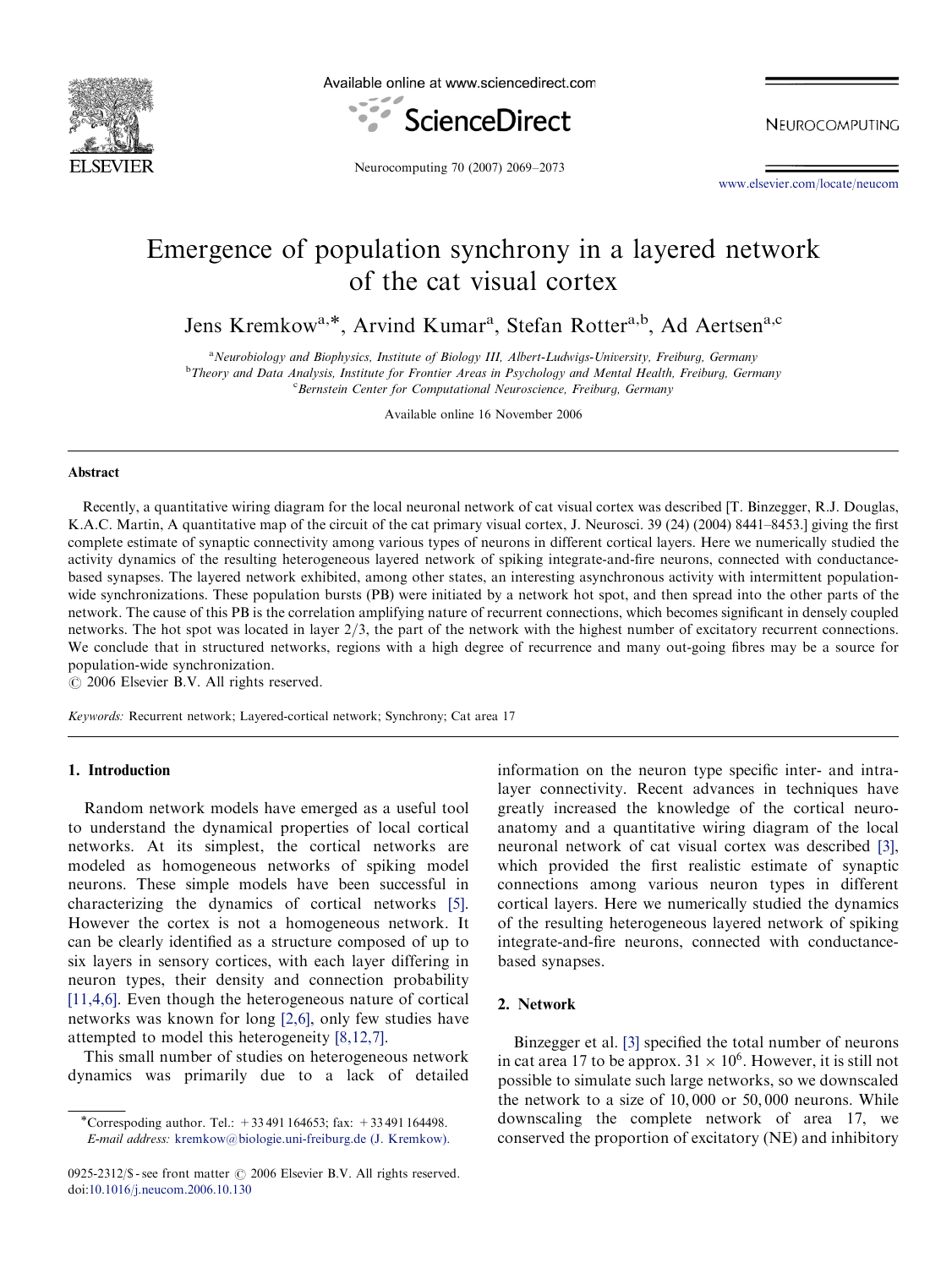

Fig. 1. Schematic diagram of the network:NE and NI are the numbers of excitatory and inhibitory neurons, respectively. The labels  $xy\{e$  ee, ei, ie, ii} for each arrow indicate the number of synapses of type x projecting onto a neuron of type y, where e stands for 'excitatory' and i for 'inhibitory'.

(NI) neurons across the layers. The number of synapses within a layer was restricted to have a maximum network connectivity (fraction of possible couplings that are realized) of  $\varepsilon = \frac{K}{N} = 0.1$ . As neurons in different layers received different numbers of synapses due to layer-specific wiring, the resulting connectivity  $\varepsilon$  was also different in all layers. The neurons were modeled as point neurons with leaky-integrate-fire dynamics. All neurons had identical parameters (membrane capacitance 250 pF, leak conductance 16.7 nS, spike threshold 15 mV above rest). Besides the inter and intra layer connectivity, neurons also received a balanced external input  $(v_{extGround})$ , mimicking the cortico-cortical inputs the area 17. Synaptic inputs were modeled as conductance transients using the same  $\alpha$ functions (time constant 0.3 ms) for excitation and inhibition. Fig. 1 shows the resulting circuit of a network with  $10<sup>3</sup>$  neurons. The simulations were performed using a parallel kernel of NEST [\[10\]](#page-4-0).

#### 3. Network dynamics

### 3.1. Descriptors of network activity dynamics

To characterize the activity states of the network both at population level and single neuron level we used the following state descriptors:

Synchrony in the network was measured by pair wise correlations (PwC)

$$
PwC[C_i, C_j] = Cov[C_i, C_j]/\sqrt{Var[C_i]Var[C_j]},
$$
\n(1)

where  $C_i$  and  $C_j$  are the joint spike counts.

Mean firing rate was estimated from the spike counts collected over 1 s simulation time, averaged over all neurons in the network.

Irregularity of individual spike trains was measured by the squared coefficient of variation of the corresponding inter-spike interval (ISI) distribution. Low values reflect more regular spiking, a clock-like pattern yields  $CV = 0$ . On the other hand,  $CV = 1$  indicates Poisson-type behaviour.

#### 3.2. Dynamics of network activity

In vivo the cortical activity is characterized by irregular spike trains of individual neurons and with a low pairwise correlation among neurons in the network [\[1\].](#page-4-0) The membrane potential of individual neurons is close to threshold, and the spikes are elicited by synaptically induced membrane potential fluctuations. In our simulations we excited the network with a balanced input  $(v_{extGround})$  to a uniform asynchronous-irregular (AI) activity state [\[5\]](#page-4-0) with similar average firing rates in each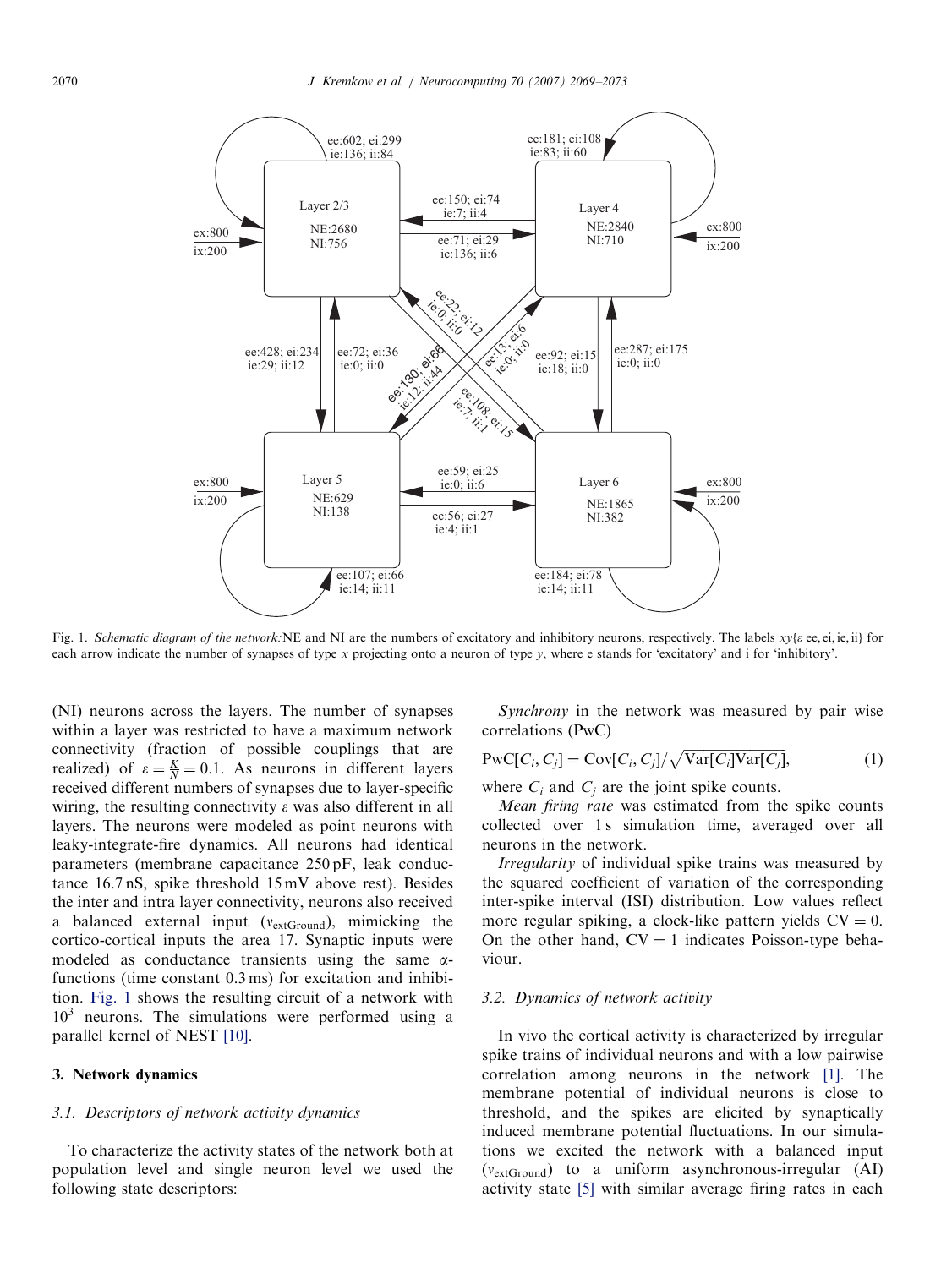<span id="page-2-0"></span>

Fig. 2. Network dynamics: The network was excited with v<sub>extGround</sub> to a uniform AI activity state and the stability was studied by systematically varying the ratio of recurrent inhibition and excitation (q) and the external excitatory input  $(v_{ext})$  which was added to  $v_{extGround}$ . The firing rates and irregularity (CV) showed the expected behaviour, they increased and became more regular with increasing  $v_{\text{ext}}$  while stronger inhibition resulted in lower rates and more irregular spike-trains (A, C). Interestingly, the synchrony (PwC) was already high at low rates ( $\rho \approx 6$  Spike/s at mark in A) and irregular spike trains  $(CV \approx 0.9)$ .

layer. Here we assumed a uniform AI state (firing rate  $\approx$  2 spikes/s) across layers. The across-layers distribution of firing rates in real brains is not known. To study the stability of the AI state of the layered networks we systematically varied the ratio of recurrent inhibition and excitation (*g*) and the external excitatory input  $(v_{ext})$  which was added to  $v_{extGround}$ .

The network activity states were characterized using the descriptors introduced above. The firing rates showed an expected trend: they increased with  $v_{\text{ext}}$ , while increasing g reduced the firing rate (Fig. 2A). The irregularity of the individual spike trains, increased with the firing rates in the network (Fig. 2C). In the parameter space we explored here, the AI state was observed only in a small region (Fig. 2B). Intriguingly, the pairwise correlation (PwC) showed high values even at low firing rates (Fig. 2A,B).

### 4. Population burst

The high degree of synchrony at low firing rates was caused by a population wide synchronization in the network. Fig.  $3A_1$  $3A_1$  shows the raster diagram of the state marked (\*) in Fig. 2A. Neurons are arranged in layers, with layer  $2/3$  on top. The black and gray lines define the excitatory and inhibitory population, respectively, within a layer. The population bursts (PB) occurred in a stochastic fashion (Fig.  $3A_1, C_1$  $3A_1, C_1$ ), however the frequency and regularity of the PB increased with  $v_{ext}$  (Fig. [3](#page-3-0)B<sub>1</sub>). The PB followed a stereotypic temporal evolution (Fig.  $3A_2$  $3A_2$ ). It started in layer  $2/3$ , invaded layer 5, and then spreaded across the remaining network. To demonstrate that this indeed was a general feature, we performed PB-triggered averaging,  $(Fig. 3B<sub>2</sub>)$  $(Fig. 3B<sub>2</sub>)$  $(Fig. 3B<sub>2</sub>)$ , which revealed a clear temporal structure, with layers  $2/3$  and 5 leading the activity (Fig. [3B](#page-3-0)<sub>2</sub>).

However, why does the PB start in layer  $2/3$ ? Layer  $2/3$ differs from other layers in three main aspects which explain the origin of the PB: it is characterized by highest connectivity  $(\varepsilon)$ , highest recurrent excitation, and maximum out-degree to other layers. Due to the high recurrence any transient synchrony gets amplified, and the high out-degree spreads the synchronous activity from layer  $2/3$  to other layers, where it eventually causes all layers to fully synchronize and thereby create the PB.

The strong excitatory recurrence of layer  $2/3$  seem to be important to determine the initiating layer, however, would it also be possible to change the probability of the PB by reducing the effect of recurrence e.g. by reducing synaptic strength? To further support that the excitatory recurrent connections in layer  $2/3$  (L2toL2EE) are indeed critical for the occurrence of PBs, we reduced their strength by about 50% from 0.25 to 0.13 mV peak amplitude at resting potential. This was reasonable since synaptic strengths are reported to be as low as 0.1 mV and can reach up to several millivolts [\[13,9\].](#page-4-0) This weakening reduced the frequency of the PBs (compare [Fig.](#page-3-0)  $3C_1$  and  $C_2$ ), emphasizing the sensitivity of the network dynamics for this particular parameter.

#### 5. Discussion

Using a more realistic network model, based on the circuitry of a hypercolumn of the cat visual cortex [\[3\],](#page-4-0) we studied the consequences of a layer-specific connectivity on the network dynamics, in particular the stability of the AI state. The layered network exhibited, among other states, an interesting asynchronous activity with intermittent population-wide synchronizations, leading to high pairwise correlation even at low firing rates. The cause of this PB was the correlation amplifying nature of the recurrent network, which becomes significant when the network is densely coupled. As soon as any one layer entered a transient state of high correlations, these correlations were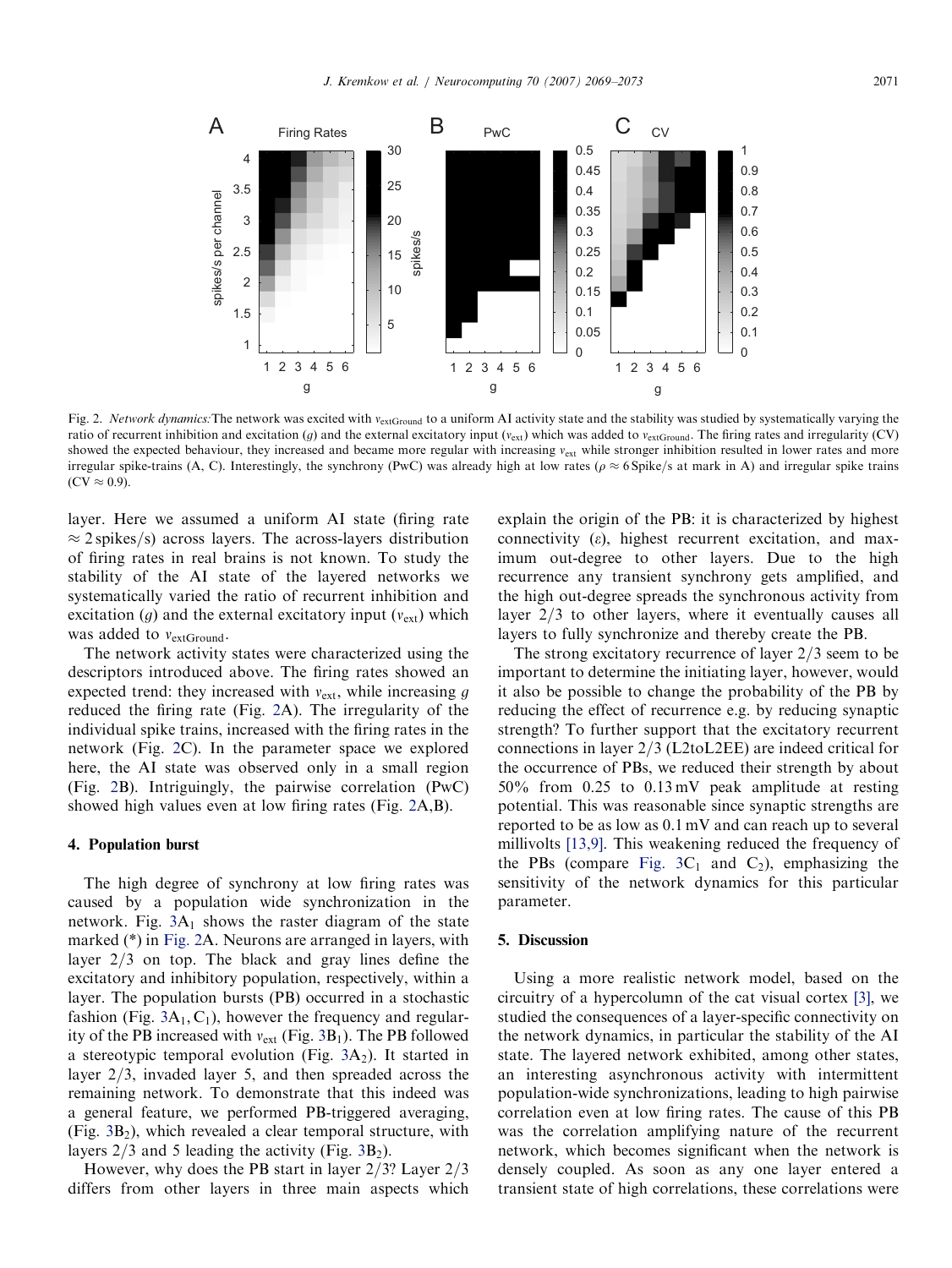<span id="page-3-0"></span>

Fig. 3. Population burst: Synchronous events (population burst or PB), affecting almost all neurons in a numerical simulation of the network  $(A_1)$ . Here the black and gray lines define the beginning of the exc. pop. and inh. pop., respectively, of a layer, starting with layer  $2/3$  at neuron ID = 0. The frequency of the PBs showed the same trend as the firing rate of the network (compare  $B_1$  and [Fig.](#page-2-0) 2A). Zooming into a PB revealed a temporal-laminar structure with layer  $2/3$  initiating the burst (A<sub>2</sub>), that was underpinned by averaging the population activity, triggered on the PBs (B<sub>2</sub>) (here and in the following L<sub>2</sub>) refers to  $L<sub>2</sub>/3$ ). The PB was caused by the high excitatory recurrence in layer  $2/3$ . The probability of PBs could be altered by reducing the synaptic strength of the excitatory recurrent connections in layer  $2/3$  (L2toL2EE). In C<sub>2</sub> the strength of the L2toL2EE connections was reduced by about 50% and a clear reduction in PB frequency could be observed (compare  $C_1$  and  $C_2$ ).

amplified and transferred to the other layers, resulting in a PB, recruiting all the neurons in the network. The layer of origin was dependent on the level of excitatory recurrent connections, which was highest in layer  $2/3$ . PBs occurred for all the network sizes studied (up to 50; 000). However, the characteristics of the PBs (e.g. the probability of their occurrence) were susceptible to changes in the network architecture. So we conclude that in a heterogeneously structured network, the regions with a high excitatory recurrence and large number of out-going connections may become a hot spot to induce populationwide synchronization.

In this work we ignored any specific thalamo-cortical and cortico-cortical inputs, and focused on the intrinsic dynamics of the laminar network, elicited by non-specific Poissonian inputs. A natural extension of the work would be to study how the stable stationary state of the network (without the PB) would interact with transient and/or structured thalamo-cortical and cortico-cortical inputs.

#### Acknowledgements

This work was supported by the German Federal Ministry of Education and Research (BMBF Grant